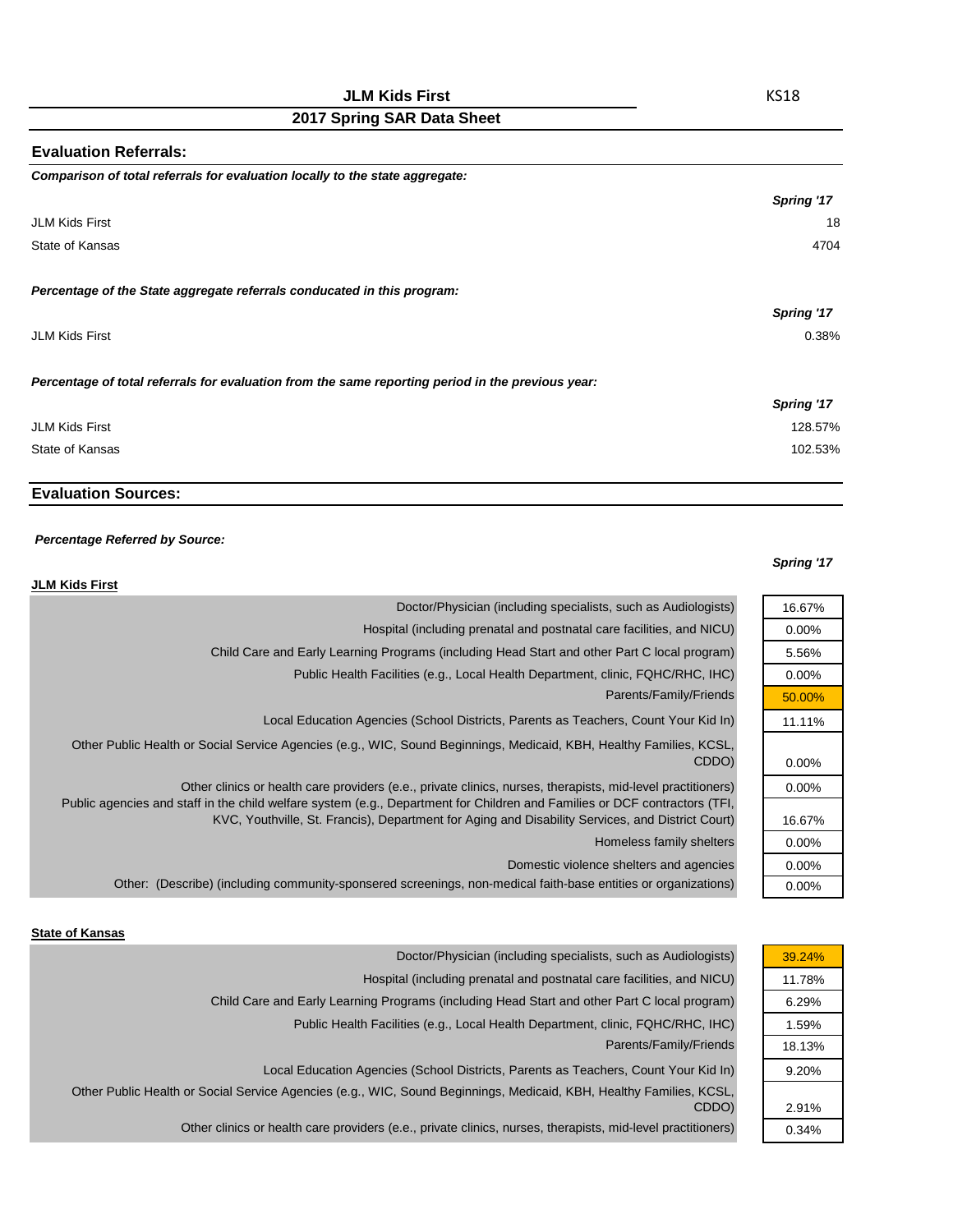| KVC, Youthville, St. Francis), Department for Aging and Disability Services, and District Court)               | 7.99%            |
|----------------------------------------------------------------------------------------------------------------|------------------|
| Homeless family shelters                                                                                       | 0.02%            |
| Domestic violence shelters and agencies                                                                        | 0.00%            |
| Other: (Describe) (including community-sponsered screenings, non-medical faith-base entities or organizations) | 2.49%            |
| Total referred but not evaluated:                                                                              |                  |
|                                                                                                                | Spring '17       |
| <b>JLM Kids First</b>                                                                                          | 4                |
| State of Kansas                                                                                                | 1583             |
| Percentage of referrals that were not evaluated:                                                               |                  |
|                                                                                                                | Spring '17       |
| <b>JLM Kids First</b><br>State of Kansas                                                                       | 22.22%<br>33.65% |
|                                                                                                                |                  |
| Percentage of reasons for not completing evaluations:                                                          |                  |
|                                                                                                                | Spring '17       |
| <b>JLM Kids First</b>                                                                                          |                  |
| <b>Family Declined</b>                                                                                         | 0.00%            |
| Moved                                                                                                          | 25.00%           |
| <b>Could Not</b>                                                                                               |                  |
| Locate Family                                                                                                  | 25.00%           |
| In Process                                                                                                     | 50.00%           |
| Other                                                                                                          | 0.00%            |
|                                                                                                                |                  |
| State of Kansas                                                                                                |                  |

Family Declined 24.64% Moved 3.60% Could Not Locate Family 22.17% In Process  $\frac{49.59\%}{0.00\%}$  $0.00%$ 

**Timelines:**

|  |  | Percentage of referrals not meeting seven-day timeline: |  |  |
|--|--|---------------------------------------------------------|--|--|
|--|--|---------------------------------------------------------|--|--|

|                                                               | Spring '17        |
|---------------------------------------------------------------|-------------------|
| JLM Kids First                                                | $0.00\%$          |
| State of Kansas                                               | $0.00\%$          |
|                                                               |                   |
| Percentage of IFSPs not developed within the 45-day timeline: |                   |
|                                                               | <b>Spring '17</b> |
| JLM Kids First                                                | 16.67%            |
| State of Kansas                                               | 19.17%            |
|                                                               |                   |

# **Local Program Proportionate Size Comparison:**

| <b>Six-Month Cumulative Count</b> |            |
|-----------------------------------|------------|
|                                   | Spring '17 |
| JLM Kids First                    | 24         |
| State of Kansas                   | 7314       |